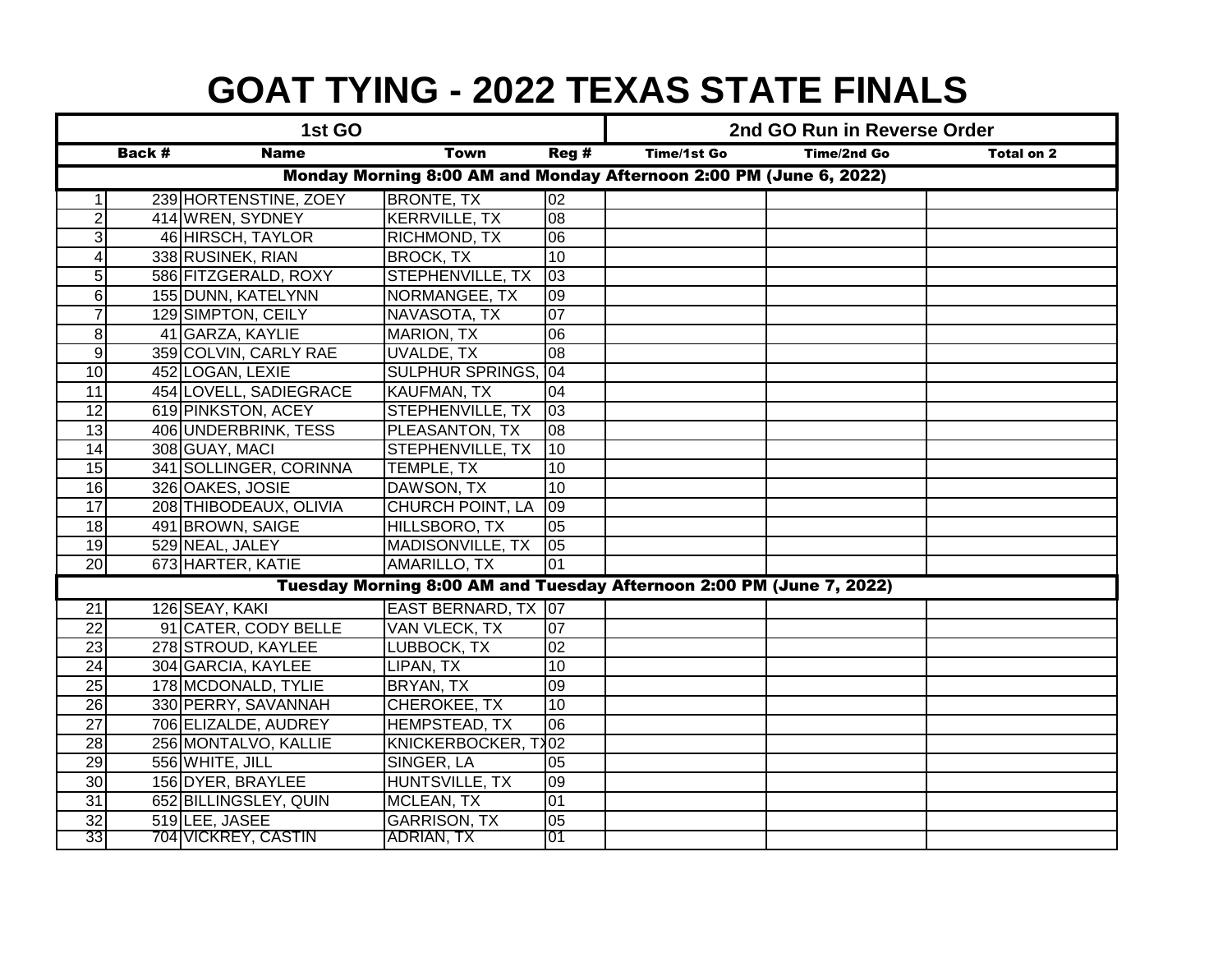|                                                                        |                                                                          | 1st GO                 |                      | 2nd GO Run in Reverse Order |                    |             |                   |  |  |  |  |
|------------------------------------------------------------------------|--------------------------------------------------------------------------|------------------------|----------------------|-----------------------------|--------------------|-------------|-------------------|--|--|--|--|
|                                                                        | Back #                                                                   | <b>Name</b>            | <b>Town</b>          | Reg #                       | <b>Time/1st Go</b> | Time/2nd Go | <b>Total on 2</b> |  |  |  |  |
|                                                                        | Tuesday Morning 8:00 AM and Tuesday Afternoon 2:00 PM (June 7, 2022)     |                        |                      |                             |                    |             |                   |  |  |  |  |
| 34                                                                     |                                                                          | 637 VALENTINO, SYDNEY  | <b>BURLESON, TX</b>  | 03                          |                    |             |                   |  |  |  |  |
| $\overline{35}$                                                        |                                                                          | 532 ODOM, HARLEY       | JASPER, TX           | $\overline{05}$             |                    |             |                   |  |  |  |  |
| 36                                                                     |                                                                          | 263 NORTHCUTT, MORGAN  | HOBBS, NM            | 02                          |                    |             |                   |  |  |  |  |
| $\overline{37}$                                                        |                                                                          | 136 BALCH, BROOKLYN    | <b>BUCKHOLTS, TX</b> | 09                          |                    |             |                   |  |  |  |  |
| $\overline{38}$                                                        |                                                                          | 651 BERRY, SAMANTHA    | <b>CANYON, TX</b>    | 01                          |                    |             |                   |  |  |  |  |
| 39                                                                     |                                                                          | 458 MAYES, MAKENZIE    | <b>SCROGGINS, TX</b> | 04                          |                    |             |                   |  |  |  |  |
| 40                                                                     |                                                                          | 329 PENNINGTON, SPRING | STEPHENVILLE, TX     | 10                          |                    |             |                   |  |  |  |  |
|                                                                        | Wednesday Morning 8:00 AM and Wednesday Afternoon 2:00 PM (June 8, 2022) |                        |                      |                             |                    |             |                   |  |  |  |  |
| 41                                                                     |                                                                          | 681 LANE, JAYLEE       | MORSE, TX            | 01                          |                    |             |                   |  |  |  |  |
| 42                                                                     |                                                                          | 502 FOLEY, LEXIE       | LUFKIN, TX           | $\overline{05}$             |                    |             |                   |  |  |  |  |
| 43                                                                     |                                                                          | 685 MCCREARY, ABBY     | <b>CANYON, TX</b>    | 01                          |                    |             |                   |  |  |  |  |
| 44                                                                     |                                                                          | 106 HARRIS, CONLEY     | POTH, TX             | 07                          |                    |             |                   |  |  |  |  |
| 45                                                                     |                                                                          | 88 BYLER, JAYCI LEE    | <b>BELLVILLE, TX</b> | 07                          |                    |             |                   |  |  |  |  |
| 46                                                                     |                                                                          | 703 TIMBERLAKE, RIDLEY | <b>HEREFORD, TX</b>  | 01                          |                    |             |                   |  |  |  |  |
| $\overline{47}$                                                        |                                                                          | 495 CAIN, SYDNI        | JASPER, TX           | 05                          |                    |             |                   |  |  |  |  |
| $\overline{48}$                                                        |                                                                          | 75 TORR, SKYLAR        | WALLER, TX           | 06                          |                    |             |                   |  |  |  |  |
| 49                                                                     |                                                                          | 105 HARKNESS, HAILEY   | <b>COLUMBUS, TX</b>  | 07                          |                    |             |                   |  |  |  |  |
| 50                                                                     |                                                                          | 340 SKELTON, RAINEY    | LLANO, TX            | 10                          |                    |             |                   |  |  |  |  |
| 51                                                                     |                                                                          | 154 DOWELL, MAKENZIE   | <b>MARLIN, TX</b>    | 09                          |                    |             |                   |  |  |  |  |
| 52                                                                     |                                                                          | 130 SITKA, BRAXTYN     | HALLETTSVILLE, TX 07 |                             |                    |             |                   |  |  |  |  |
| 53                                                                     |                                                                          | 642 WEBB, LIZZY        | <b>GRANDVIEW, TX</b> | 03                          |                    |             |                   |  |  |  |  |
| 54                                                                     |                                                                          | 59 OHRT, AMY           | <b>VICTORIA, TX</b>  | 06                          |                    |             |                   |  |  |  |  |
| 55                                                                     |                                                                          | 639 WALLACE, MICAH     | LIPAN, TX            | 03                          |                    |             |                   |  |  |  |  |
| 56                                                                     |                                                                          | 383 MOORE, GRACE       | UVALDE, TX           | 08                          |                    |             |                   |  |  |  |  |
| $\overline{57}$                                                        |                                                                          | 377 MARTIN, ISABELLA   | FREDERICKSBURG,      | 108                         |                    |             |                   |  |  |  |  |
| 58                                                                     |                                                                          | 248 KIRKPATRICK, ZARAN | POST, TX             | 02                          |                    |             |                   |  |  |  |  |
| 59                                                                     |                                                                          | 255 MCNEELY, JACLYN    | LUBBOCK, TX          | 02                          |                    |             |                   |  |  |  |  |
| 60                                                                     |                                                                          | 29 COX, REBECCA        | <b>CUERO, TX</b>     | 06                          |                    |             |                   |  |  |  |  |
| Thursday Morning 8:00 AM and Thursday Afternoon 2:00 PM (June 9, 2022) |                                                                          |                        |                      |                             |                    |             |                   |  |  |  |  |
| 61                                                                     |                                                                          | 412 WOODS, CARSYN      | ALICE, TX            | 08                          |                    |             |                   |  |  |  |  |
| 62                                                                     |                                                                          | 428 BEAM, MARYBETH     | POETRY, TX           | 04                          |                    |             |                   |  |  |  |  |
| 63                                                                     |                                                                          | 574 BUSSEY, DANIELLE   | LIPAN, TX            | 03                          |                    |             |                   |  |  |  |  |
| 64                                                                     |                                                                          | 73 STEVENS, KYNLEE     | <b>CUERO, TX</b>     | 06                          |                    |             |                   |  |  |  |  |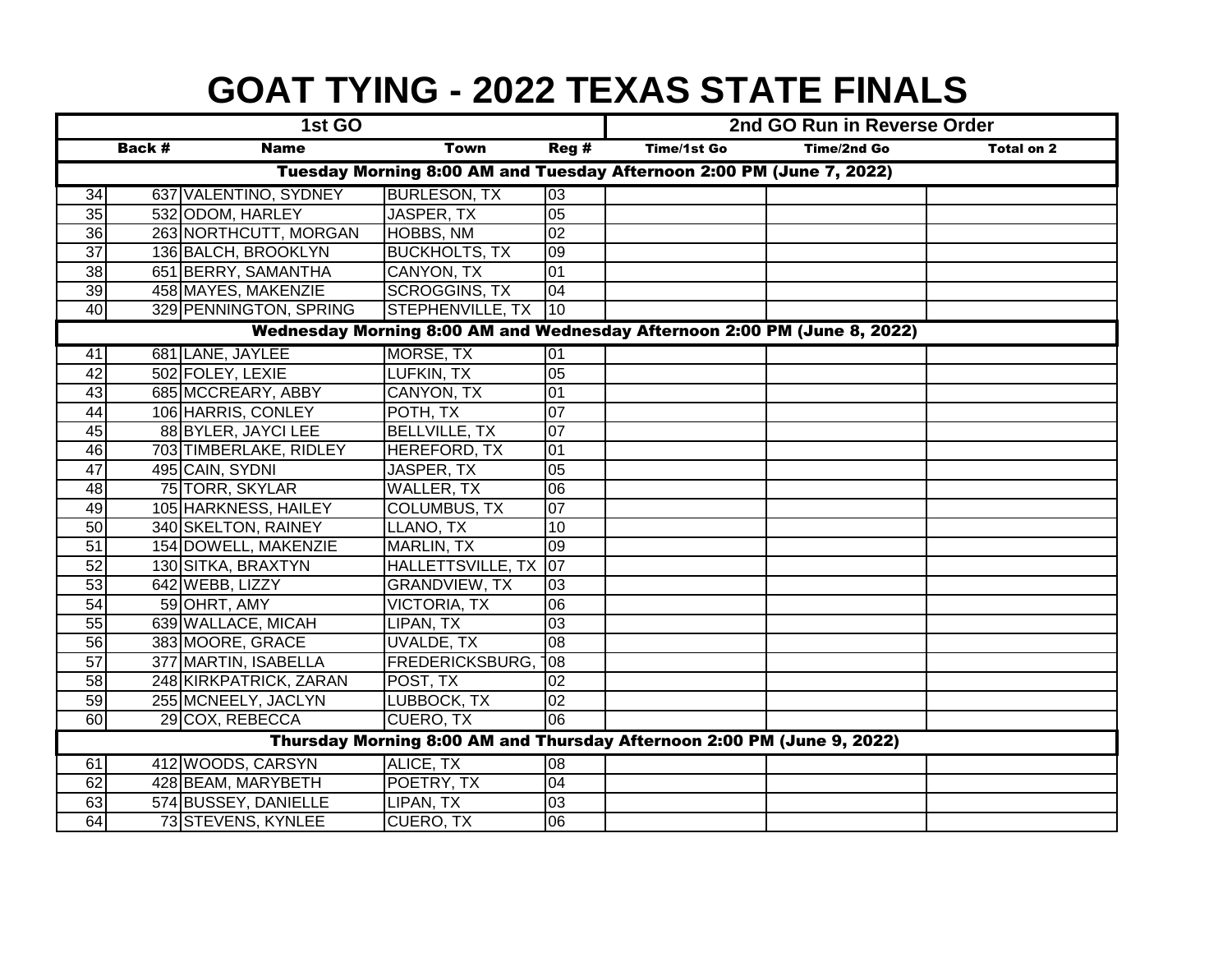| 1st GO                                                                 |        |                        |                                                                     |                    | 2nd GO Run in Reverse Order |                   |  |  |  |
|------------------------------------------------------------------------|--------|------------------------|---------------------------------------------------------------------|--------------------|-----------------------------|-------------------|--|--|--|
|                                                                        | Back # | <b>Name</b>            | <b>Town</b>                                                         | <b>Time/1st Go</b> | Time/2nd Go                 | <b>Total on 2</b> |  |  |  |
| Thursday Morning 8:00 AM and Thursday Afternoon 2:00 PM (June 9, 2022) |        |                        |                                                                     |                    |                             |                   |  |  |  |
| 65                                                                     |        | 697 RUSSELL, KASIDY    | <b>SHAMROCK, TX</b>                                                 | 01                 |                             |                   |  |  |  |
| 66                                                                     |        | 451 KETCHUM, CLOEY LEE | <b>GLADEWATER, TX</b>                                               | 04                 |                             |                   |  |  |  |
| 67                                                                     |        | 128 SHOOK, KINLEY      | NEEDVILLE, TX                                                       | $\overline{07}$    |                             |                   |  |  |  |
| 68                                                                     |        | 188 PHILLIPS, AUDREE   | MADISONVILLE, TX                                                    | 109                |                             |                   |  |  |  |
| 69                                                                     |        | 627 SHIELDS, GEORGIA   | LUBBOCK, TX                                                         | 03                 |                             |                   |  |  |  |
| $\overline{70}$                                                        |        | 174 MATCHETT, EMMA     | MARQUEZ, TX                                                         | 09                 |                             |                   |  |  |  |
| $\overline{71}$                                                        |        | 616 NIXON, JORGIA      | NARA VISA, NM                                                       | 03                 |                             |                   |  |  |  |
| $\overline{72}$                                                        |        | 480 TREMBACK, TESSA    | HEATH, TX                                                           | 04                 |                             |                   |  |  |  |
| $\overline{73}$                                                        |        | 77 WATSON, JOLIE       | PAIGE, TX                                                           | 06                 |                             |                   |  |  |  |
| $\overline{74}$                                                        |        | 591 HANCOCK, MACY      | SAN ANGELO, TX                                                      | 03                 |                             |                   |  |  |  |
| $\overline{75}$                                                        |        | 93 CULPEPPER, MORGAN   | <b>GONZALES, TX</b>                                                 | 07                 |                             |                   |  |  |  |
| 76                                                                     |        | 252 MADILL, BRYLEE     | AMARILLO, TX                                                        | 02                 |                             |                   |  |  |  |
| $\overline{77}$                                                        |        | 521 LOVELADY, BAILEY   | PALESTINE, TX                                                       | 05                 |                             |                   |  |  |  |
| 78                                                                     |        | 420 ANDERSON, GRACIE   | LEONARD, TX                                                         | 04                 |                             |                   |  |  |  |
| 79                                                                     |        | 404 THOMAS, KENNA      | MICO, TX                                                            | 08                 |                             |                   |  |  |  |
| 80                                                                     |        | 287 FOSTER, KALLEE     | <b>FALLS CITY, TX</b>                                               | 06                 |                             |                   |  |  |  |
|                                                                        |        |                        | Friday Morning 8:00 AM and Friday Afternoon 2:00 PM (June 10, 2022) |                    |                             |                   |  |  |  |
| 81                                                                     |        | 361 ELLIS, ERYN        | <b>ORANGE GROVE</b>                                                 | 08                 |                             |                   |  |  |  |
| $\overline{82}$                                                        |        | 131 SMITH, TRINITY     | SANTA FE, TX                                                        | 07                 |                             |                   |  |  |  |
| $\overline{83}$                                                        |        | 246 KENT, EMMA         | SMYER, TX                                                           | 02                 |                             |                   |  |  |  |
| 84                                                                     |        | 487 YOUNG, ROZLYND     | <b>CLARKSVILLE, TX</b>                                              | 04                 |                             |                   |  |  |  |
| 85                                                                     |        | 62 PRIMROSE, JAKELYN   | EAGLE LAKE, TX                                                      | 06                 |                             |                   |  |  |  |
| 86                                                                     |        | 668 GAILLARD, SAGE     | MORSE, TX                                                           | 01                 |                             |                   |  |  |  |
| 87                                                                     |        | 232 EVERETT, JESSI     | TARZAN, TX                                                          | 02                 |                             |                   |  |  |  |
| 88                                                                     |        | 148 CHEATHAM, RILEY JO | HEARNE, TX                                                          | 09                 |                             |                   |  |  |  |
| 89                                                                     |        | 664 ELLIS, BRENNA      | CLARENDON, TX                                                       | 01                 |                             |                   |  |  |  |
| 90                                                                     |        | 199 SACULLA, ZAILI     | BRYAN, TX                                                           | 09                 |                             |                   |  |  |  |
| 91                                                                     |        | 12 DEPRIEST, ABI       | TENAHA, TX                                                          | 05                 |                             |                   |  |  |  |
| 92                                                                     |        | 577 CRISWELL, KALLI    | MASON, TX                                                           | 03                 |                             |                   |  |  |  |
| 93                                                                     |        | 270 RICHARDS, LUCY     | HEREFORD, TX                                                        | $\overline{0}$     |                             |                   |  |  |  |
| 94                                                                     |        | 379 MCDANIEL, JAYCEE   | SABINAL, TX                                                         | 08                 |                             |                   |  |  |  |
| 95                                                                     |        | 421 ANDREWS, ALEE      | <b>BLOSSOM, TX</b>                                                  | 04                 |                             |                   |  |  |  |
| 96                                                                     |        | 312 HIPPS, KENNA       | COMANCHE, TX                                                        | 10                 |                             |                   |  |  |  |